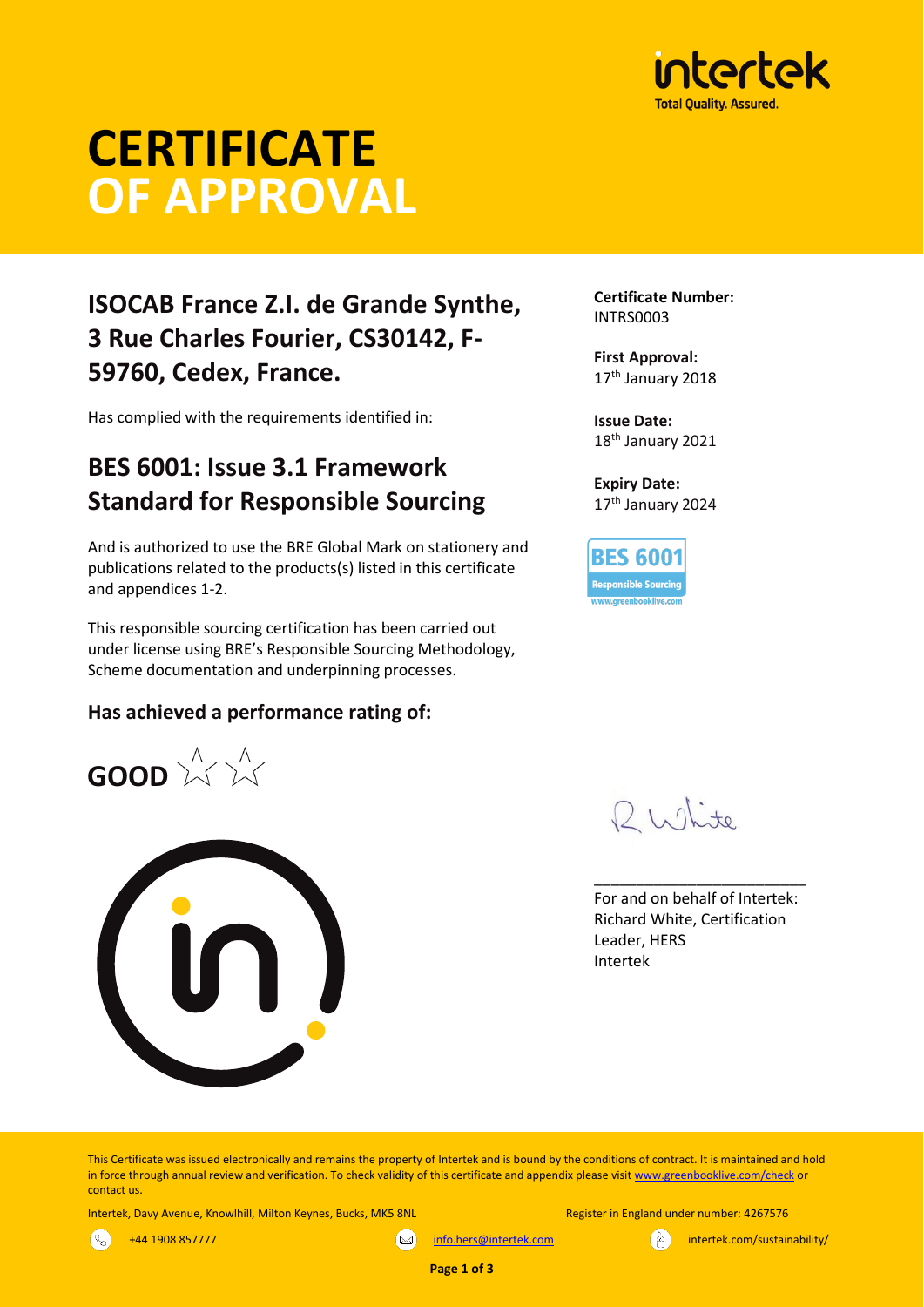

# **Appendix to Certificate Number: INTRS0003**

**Production sites (s):** 

**Dunkirk: Z.I. de Grande Synthe, 3 Rue Charles Fourier, CS 30142, F-59760 Grande Synthe Cedex, France** 

## **Perpignan: 142 Rue Panhard et Levassor, 66000 Perpignan, France**

| <b>Product Assessed</b> | <b>Product Groups</b>                            | <b>Production Site</b> |  |  |
|-------------------------|--------------------------------------------------|------------------------|--|--|
| Insulated Panel Systems | IND - Insulated Wall Panels                      | Dunkirk and Perpignan  |  |  |
|                         | Decaroc - Insulated Wall Panel<br>and Roof Panel | Perpignan              |  |  |

## **Score Summary**

| <b>Section</b>                                                   | <b>Total Score</b> | <b>Overall Performance Rating</b> |  |  |  |
|------------------------------------------------------------------|--------------------|-----------------------------------|--|--|--|
| 3.2. & 3.3. Organizational and<br><b>Supply Chain Management</b> | 15 - Excellent     | GOOD                              |  |  |  |
| 3.4 Environmental and Social<br>Requirements                     | $22 - Good$        |                                   |  |  |  |

In accordance with the scheme requirements, you must notify us of any changes in circumstances so that we can amend the Certification details.

Richard White, Certification Leader,

to

intertek **Total Quality, Assured** 

 $\mathbb{R}$ 



This Certificate was issued electronically and remains the property of Intertek and is bound by the conditions of contract. It is maintained and hold in force through annual review and verification. To check validity of this certificate and appendix please visit [www.greenbooklive.com/check](http://www.greenbooklive.com/check) or contact us.

Intertek, Davy Avenue, Knowlhill, Milton Keynes, Bucks, MK5 8NL Register in England under number: 4267576

+44 1908 857777

[info.hers@intertek.com](mailto:info.hers@intertek.com) intertek.com/sustainability/

**Page 2 of 3**

 $\infty$